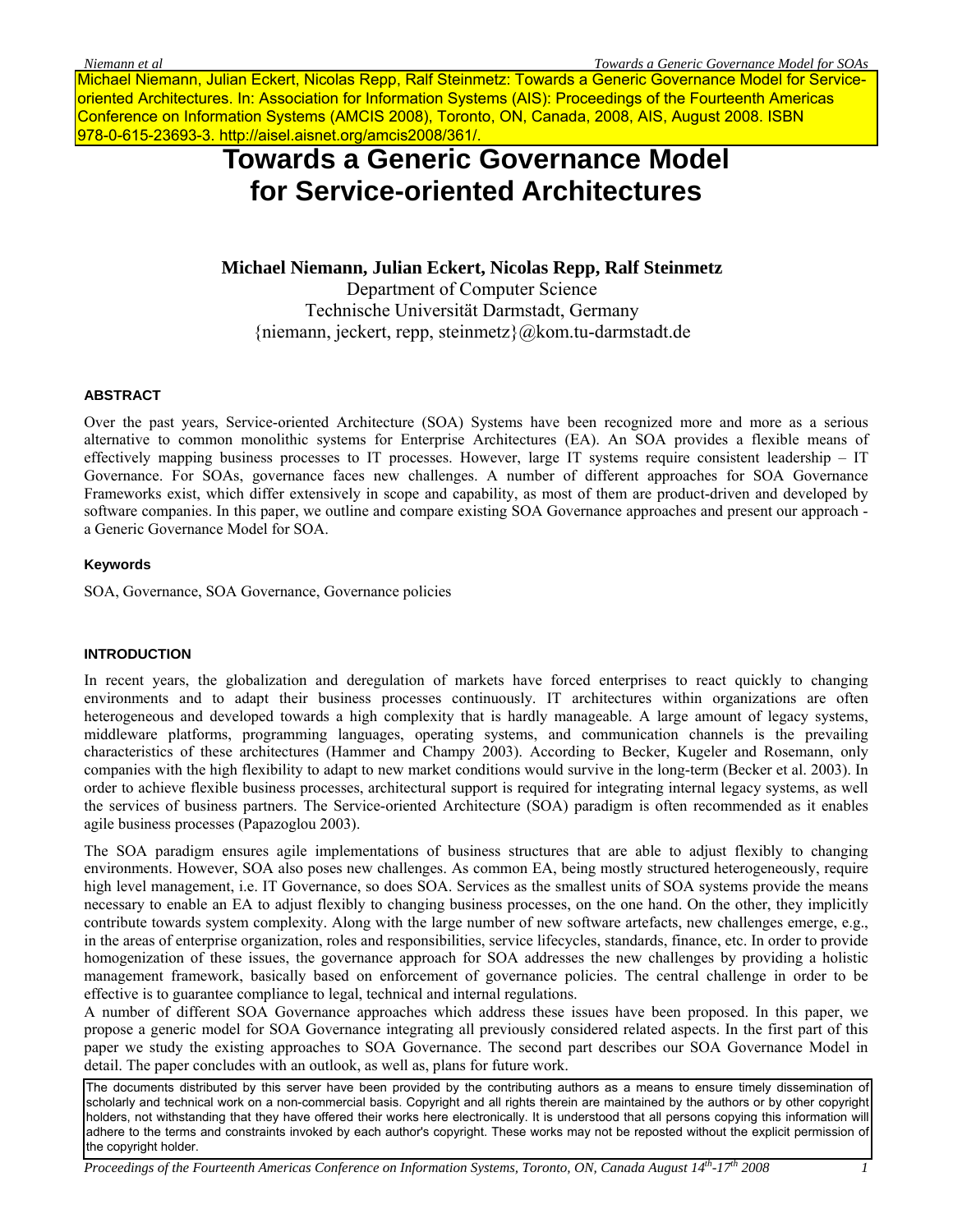## **EXISTING APPROACHES**

SOA Governance topics strongly relate to IT Governance. Usually, SOA Governance is described as the "little brother" of IT Governance. Often, extensions of existing IT Governance approaches are proposed which allow for the specific requirements of SOA in particular (Woolf, 2006). The main task of SOA Governance is to define and introduce company-wide policies for the adoption and operation of an SOA, as well as to introduce mechanisms which control their enforcement (Keller, 2007; Fabini, 2007; Kalex, 2007; Windley, 2006; Manes, 2005; Schelp and Stutz, 2007).

For IT Governance, numerous frameworks have been specified, e.g., CObIT, ITIL, ValIT, ISO 20000, ISO 17799 etc. Basically, each of them focuses on a different aspect of a company's IT. While the IT Infrastructure Library (ITIL), e.g., mainly deals with IT process definition (OCG, 2007), the ISO 17799 standard targets security management (ISO) primarily. A comparison shows that they do not exclude but rather complement each other. CObIT (Control Objectives for Information and related Technologies) by the IT Governance Institute (ITGI) is a governance and control framework, which is more closely aligned with the business objectives of the organization than with operational issues (ITGI, 2007). Most other frameworks class into CObIT. It has become a de facto standard for IT control globally, furthermore its implementation and application has gained increasing interest among companies. CObIT (version 4.1) has served as a basis for many of the proposed SOA Governance approaches.

Basically, approaches for SOA Governance are specialized on particular regulation needs emerging from an SOA, such as additional organizational units, accountabilities for service development and operation, cross-company cooperation projects, etc. The focus of IT Governance approaches is more generic than the one of SOA Governance.

Numerous models for SOA Governance have been proposed so far. All of them emphasize on different aspects, e.g., service lifecycle management (BEA Systems, 2006) or organizational change (Bieberstein, Bose, Walker and Lynch, 2005). The following paragraphs give an overview of a variety of approaches to SOA Governance Frameworks. Table 1 shows a comparison of the approaches mentioned and points out which characteristic elements of SOA Governance are included in each approach, respectively.

Brauer and Kline (2005) at HP consider SOA Governance within the context of business service lifecycles. They define two key infrastructure solutions that support SOA Governance: the business service registry and business service management.

Bieberstein et al. propose an SOA Governance Model. They identify six Governance processes and three steps for launching the SOA Governance Model. The SOA strategy and SOA objectives should be defined in such a way that both the business and IT units have a clear understanding of them. According to them, policies defined by Governance positions, form the basis for any decision. Their model is made complete by a set of best practices (Bieberstein, Bose, Fiammante, Jones and Shah, 2006). In a further publication, Bieberstein et al. describe an approach for guiding an SOA successfully, with an emphasis on the transformation of organizational structures and behavioural practices. They have proposed the Human Services Bus (HSB) as a new organizational institution, which streamlines cross-department processes, thereby exploiting the SOA approach optimally (Bieberstein et al., 2005).

The SOA Governance approach at WebMethods consists of two parts: *Architecture Governance* and *Service Lifecycle Governance*. The latter is divided into design-time, run-time and change-time Governance. Architecture Governance deals with issues such as corporate technology standards, the definition of an SOA topology and the determination of an SOA platform strategy. Service Lifecycle Governance focuses on the regulation of design, etc. of services through its respective policies and enforcement mechanisms (WebMethods, 2006).

The approach by Software AG (2005) identifies *maturity and governance levels*. Besides this six-level-maturity model, they also define an SOA service lifecycle, which incorporates services, related artefacts and roles. They provide a five-step SOA adaptation plan, as well as a set of best practices.

The BEA Systems approach (2006) emphasizes the importance of the service lifecycle for governance. Central policy definition and enforcement, which regulates the design, building, provisioning and operation of services, affect the whole SOA system particular in terms of quality insurance, monitoring, and SLA management. Primary goals are the reduction of development costs and faster "time-to-service".

The SOA Governance approach of SAP AG consists of a framework of guidelines and an organizational governance institution, the Process Integration Content (PIC) Council. The framework consists of three parts: modelling and implementation guidelines, a special review process performed by the PIC council (guidelines enforcement), and the continuous execution of manual and automated service tests (SAP AG, 2007). The PIC Council guarantees the quality of process integration content by reviewing interfaces for semantic correctness, ensuring standard conformity, encouraging reuse, establishing enterprise-wide consolidation and improving the integration guidelines (Wagner and Krebs, 2004).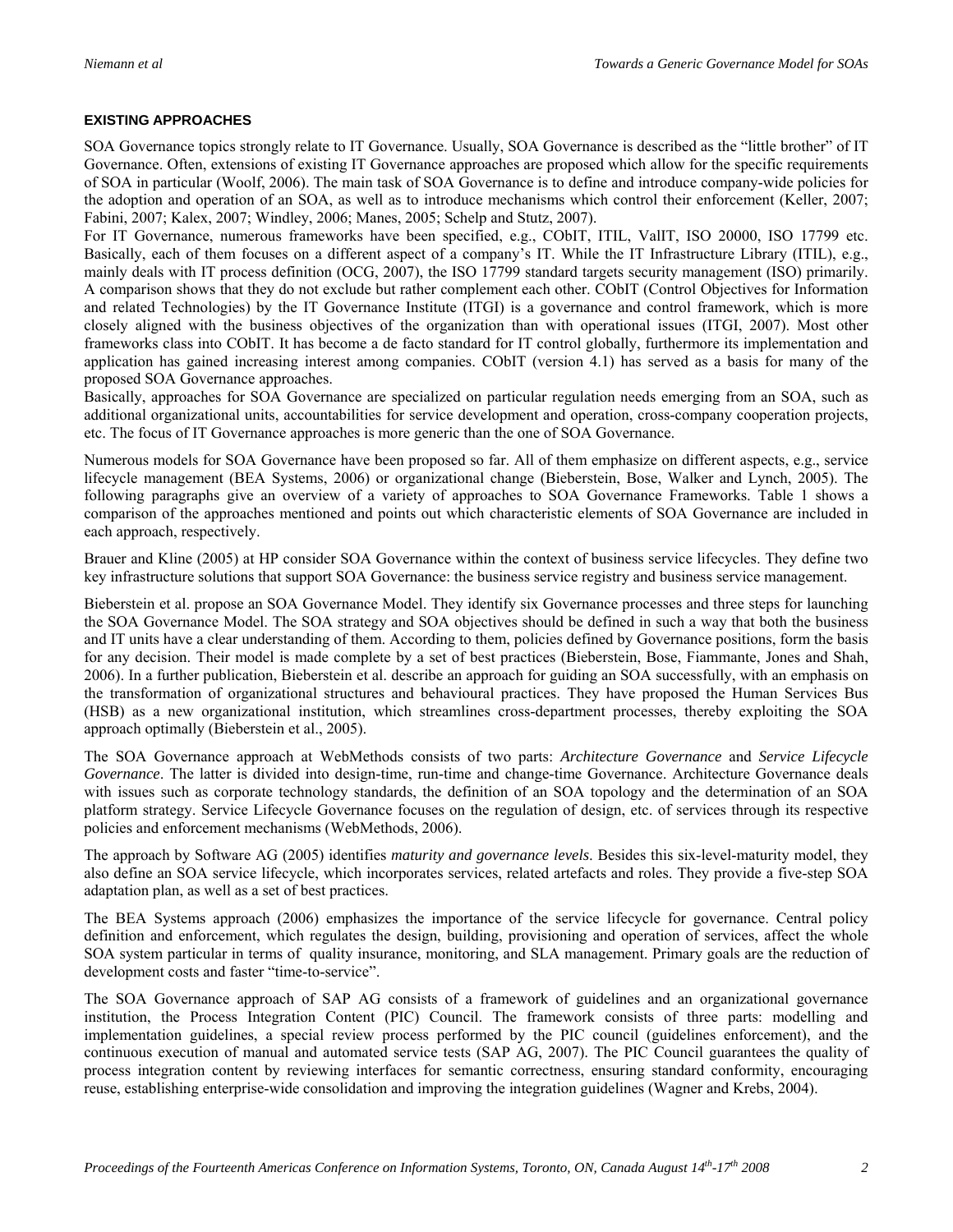The SOA Governance approach proposed at Oracle consists of nine 'key areas of interest', that are combined with a structured set of best practices. It is completed by an SOA adaptation model which defines a cycle of six steps that supports continuous improvement of the SOA (Afshar, 2007).

Authors at IBM have defined SOA Governance as an extension of IT Governance that focuses on the service lifecycle and composite applications. The IBM SOA Governance model comprises a service lifecycle and an SOA Governance lifecycle, both consist of four phases (Brown, Moore and Tegan, 2006; Holley, Palistrant and Graham, 2006; Woolf, 2006).

| Legend<br>$\circ$ - integrated<br>$\bullet$ - integrated and<br>specified in detail<br>$\times$ - not integrated | Organizational<br>changes | <b>SOA Maturity</b><br>Model | Accountabilities<br>Specific Roles | Best practices | Metrics model | Impact on<br>behavior | SOA Lifecycle | SOA Roadmap | Policy Catalog | Service Lifecycle |
|------------------------------------------------------------------------------------------------------------------|---------------------------|------------------------------|------------------------------------|----------------|---------------|-----------------------|---------------|-------------|----------------|-------------------|
| Brauer/Kline                                                                                                     | $\times$                  | $\circ$                      | $\times$                           | $\times$       | $\times$      | $\times$              | $\times$      | $\bullet$   | $\bullet$      |                   |
| Bieberstein                                                                                                      | $\bullet$                 | $\times$                     | $\bullet$                          | $\bullet$      | $\circ$       | $\bullet$             | $\times$      | $\bullet$   | $\circ$        | $\times$          |
| WebMethods                                                                                                       | $\circ$                   | $\circ$                      | $\times$                           | $\circ$        | $\times$      | $\times$              | $\bullet$     | $\times$    | $\bullet$      | $\circ$           |
| Software AG                                                                                                      | ●                         | $\bullet$                    | $\bullet$                          | $\bullet$      | $\times$      | $\times$              | $\times$      | $\bullet$   | $\bullet$      |                   |
| <b>BEA</b> Systems                                                                                               | $\times$                  | $\times$                     | $\times$                           | $\times$       | $\times$      | $\times$              | $\bullet$     | $\times$    | $\circ$        | $\bullet$         |
| <b>SAP AG</b>                                                                                                    | $\bullet$                 | $\times$                     | $\times$                           | $\times$       | $\circ$       | $\times$              | $\times$      | $\times$    | $\bullet$      | $\circ$           |
| Oracle                                                                                                           |                           | $\circ$                      |                                    |                | $\circ$       | $\circ$               | $\bullet$     | $\times$    | $\bullet$      | $\circ$           |
| <b>IBM</b>                                                                                                       | $\circ$                   | $\times$                     | $\circ$                            | $\bullet$      | $\circ$       | $\times$              | $\bullet$     | $\times$    | $\times$       |                   |
| Marks/Bell                                                                                                       |                           | $\times$                     | $\bullet$                          | $\bullet$      | $\bullet$     | $\bullet$             | $\bullet$     | $\circ$     | $\bullet$      | $\circ$           |
| Schelp/Stutz                                                                                                     |                           | $\times$                     |                                    | $\times$       | $\times$      | $\times$              | $\circ$       | $\times$    | $\circ$        | $\times$          |
| Weill/Ross                                                                                                       |                           | $\times$                     |                                    | $\times$       |               |                       | $\times$      | $\times$    | $\circ$        | $\times$          |

**Table 1. Comparison of SOA Governance approaches** 

The SOA Governance Framework introduced by Marks and Bell (2006) identifies organization, processes, policies, metrics and behaviour as the major elements of SOA Governance. SOA Governance, according to them, consists of three basic steps. The setup of an overarching governance model which determines fundamental principles like high-level organization, services ownership and funding issues, is the initial step. Second, basic service-related policies concerning, e.g. designing, building and operation are created. The third step consists of the implementation and integration of the actual SOA Governance.

According to Schelp and Stutz (2007), a SOA Governance Model is composed of a set of management activities combined with organizational structures based on governance principles. Its activities are devided into three groups: implementation, management and control of an SOA. The components of the organizational structure are SOA strategy, SOA organizational structure and SOA operational structure..

Weill and Ross (2004) have identified six interacting components for the effective design of IT Governance. Their main focus lies in the use of IT metrics and accountabilities to influence behaviour. The goal is to create target-oriented incentives in order to evoke specific desirable behaviour.

These proposals show the diversity in approaches to SOA Governance. However, they show congruencies. All authors agree that SOA Governance is a fundamental requirement for trouble-free adaptation, as well as, for the successful operation of an SOA.

# **A Working Definition**

For consistence in modelling, a precise definition of SOA Governance is required. There are several definitions of SOA Governance that diverge in their focus. Fabini (2007) states "SOA Governance is a management structure including creational and administrative elements.". According to Keller (2007), "SOA Governance is about creating conditions that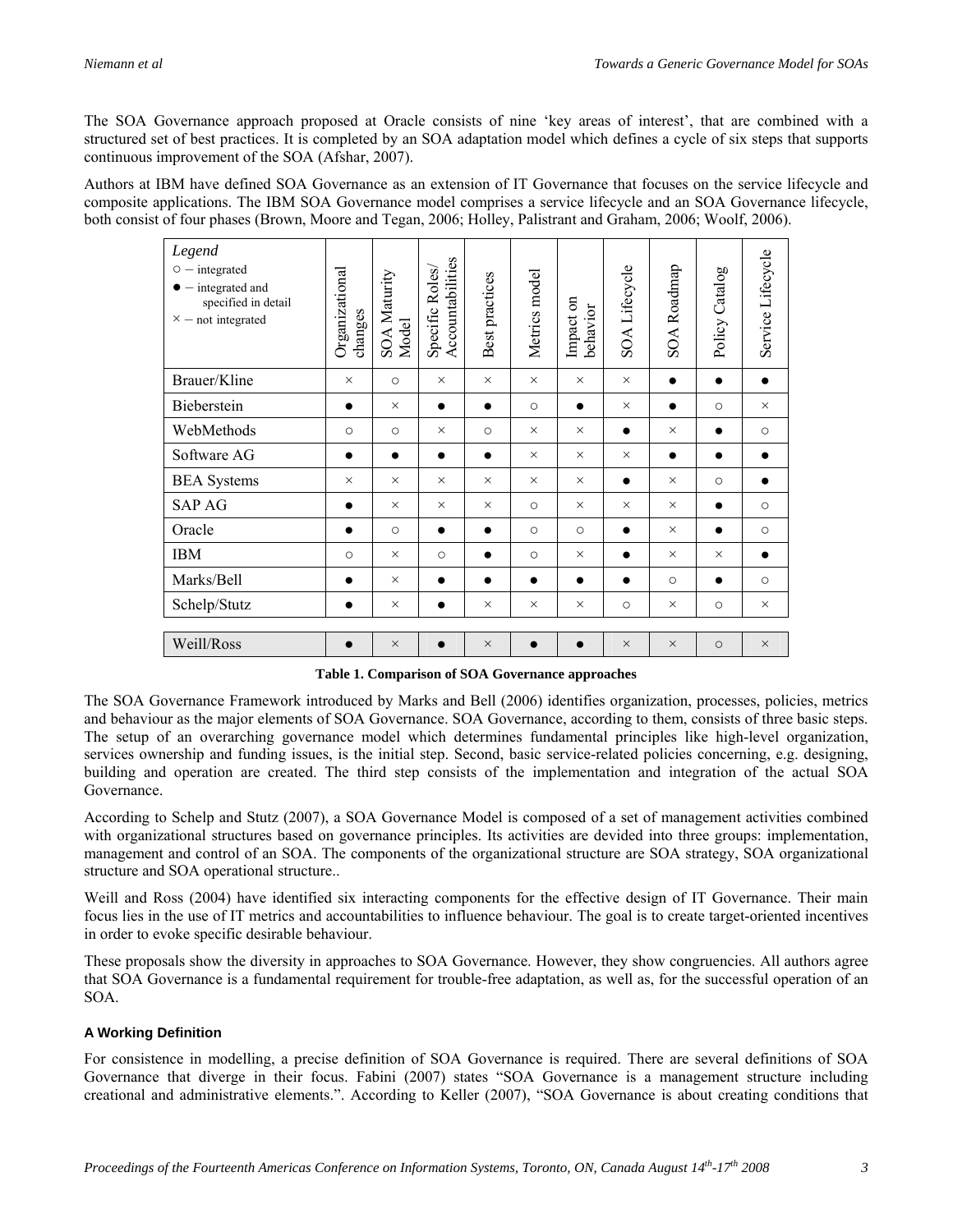allow an SOA to grow in a company.". "SOA Governance is a set of solutions, policies and practices which enable companies to implement and manage an enterprise SOA." (Brauer et al., 2005). The definition for IT Governance by Weill/Ross (2004) "IT Governance: specifying the decision rights and accountability framework to encourage desirable behaviour in the use of IT" emphasizes the thoughtful assignment of responsibilities and roles in an EA (or SOA) in order to stimulate desirable behaviour. Bloomberg (2004) defines SOA Governance as the application of IT Governance to an SOA system: "it is how IT Governance should operate within an organization that has adopted SOA as their primary approach to EA.". Based on these approaches, we have elaborated a definition for the term "SOA Governance" as follows:

*"SOA Governance is a management model,that provides the ability to guarantee sufficient adaptability and integrity of an SOA system as well as to check services concerning capability, security and strategic business alignment. Its overall goal is SOA Compliance, i.e. compliance of legal, technical and intracompany regulations, respectively. In particular, it ensures the reliable long-term operation of an SOA. "*

A governance approach focuses on the smooth adoption and successful operation of an SOA as the EA in a company. It provides guidelines and mechanisms to ensure the integrity of an SOA and its adaptability to business and administration processes. Governance tools support the monitoring and control of services concerning security issues and their alignment to business processes. All of these procedures are supported by a best practice catalog which serves as repository of implementation recommendations that are continuously supplemented. Beside supporting the achievement of IT goals and the realization of business-IT alignment, a further goal of SOA Governance is to achieve adherence of the regulations and standards in an SOA system, such as the Sarbanes Oxley Act, ISO norms or internal regulations, for example.

## **A GENERIC SOA GOVERNANCE MODEL**

Based on this understanding of SOA Governance we have designed a generic SOA Governance model. We aim to provide a simply structured process control tool that provides the essential means in order to deal with the growing complexity of SOA systems – to optimally support SOA Governance. It is the first model to define a general approach considering and integrating all elements of prior approaches to SOA Governance.

Basically, our SOA Governance approach consists of two parts: the SOA Governance Control Cycle and the SOA Governance Operational Model. The control cycle represents the overall steering process which controls the operation of the entire SOA system. The operational model describes the activities and competencies, as well as coherences and relations of these components, thereby targeting the achievement of SOA goals. Both parts closely interact with each other.

## **The SOA Governance Control Cycle**

On a top level, an SOA is navigated according to stages in the SOA Governance Control Cycle which reflect the lifecycle of an SOA system (cf. Figure 1). It covers governance activities in particular, as well as basic SOA policy topics such as, funding, organizational changes, and choice of technology. Its main goal is to provide a consistent holistic control process for the SOA.

The cycle consists of four phases, starting with the *planning* phase, subsequently followed by *design*, *realization* and *operation*. In the last phase, new challenges that need to be addressed may be uncovered, which are then dealt with in the planning phase of the cycle's next iteration.

The *planning* phase covers the general SOA requirements. It includes all processes and activities which deal with fundamental decisions and specifications, i.e. the SOA strategy and governance processes, e.g., policy and metrics creation procedures. The responsibilities, roles and competences, as well as organizational governance structures are defined. Furthermore, services ownership and funding models are established. The initial governance framework is set up.

The *design* phase deals with the general specification of an SOA system. Decisions made in the first phase are reviewed, concretized, and the fundaments for a successful implementation and operation are laid. SOA policies and metrics are defined, based on business and technical requirements, for example the technology infrastructure is set up and basic decisions concerning human resources, SOA roles and responsibilities are made.

The *realization* phase comprises of all the activities and processes concerned with the implementation of SOA Governance. Governance mechanisms are installed and processes are activated, i.e. metrics and policy enforcement mechanisms. With this phase, the actual governance process begins.

During the *operation* phase, SOA Governance processes are evaluated. The results of the governance policies executed are continuously analyzed for their effectiveness. Hence, potential weaknesses or flaws in the governance processes themselves are identified. This ensures the system's compliance to the policies defined. If policies became ineffective, they are redefined, changed or abolished. This phase provides the actual *governance*. If changes be necessary, a new iteration of the control cycle is initiated.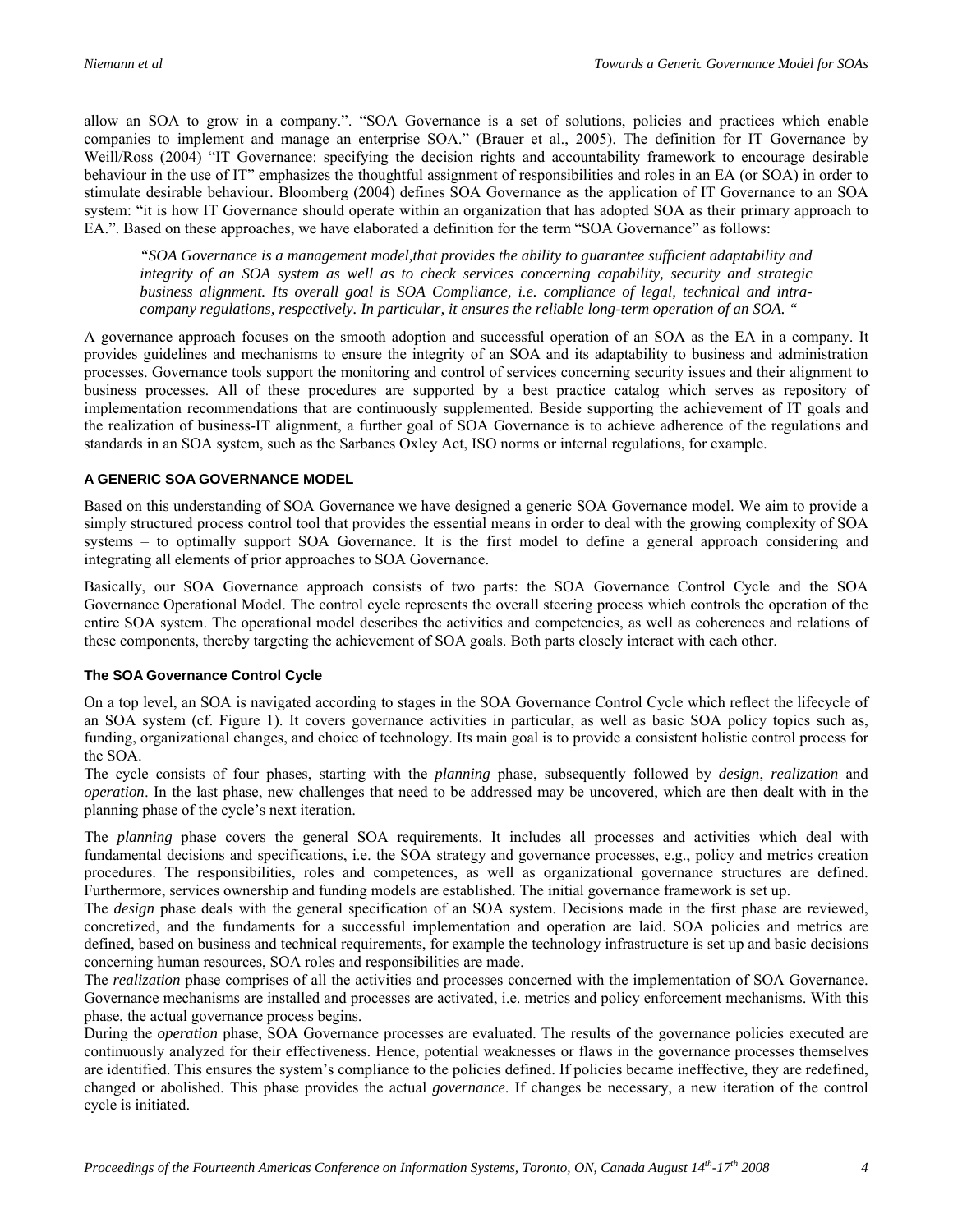

**Figure 1. SOA Governance Control Cycle** 

#### **The SOA Governance Operational Model**

The SOA Governance Operational Model consists of six main elements and targets the achievement of predefined *SOA goals*. All Governance mechanisms and methods aim to realize these goals that are aligned with the company goals. The *policy catalog* provides the main means to achieve these goals, consisting of policies and guidelines for all aspects of the SOA system. All policies are defined based on structured best practices and enforced by the *organizational governance entities*. They also define and apply according *metrics* that assess the adaptation of policies. The *SOA Maturity Measurement* component assesses the readiness and maturity of the *SOA Processes*, providing feedback to the organizational entities. In the following, each of the mentioned elements is outlined in detail. Figure 2 shows the coherences.

#### *SOA Goals*

The overall SOA goals to be accomplished are aligned with and derived from a company's overall goals (Schelp and Stutz, 2007). One central goal is *SOA Compliance*, i.e. a general adherence to various kinds of regulations. Legal, technical, internal regulations are targeted, e.g. Sarbanes Oxley Act or compliance with company security concepts. A further, SOA-inherent goal is the alignment of a company's SOA strategy to its business strategy (*Business IT-Alignment*).

#### *SOA Processes*

The sum of all SOA processes forms the actual SOA system that is governed by the SOA Governance model. Being IT processes, all of them are subject to Governance policies (cf. Figure 2). Characteristics such as standards, implemented business processes, as well as ownership issues or interface specifications are targeted here.

#### *Organizational Governance Entities*

SOA Governance requires a correspondent on the organizational level that is often called "SOA Center of Excellence" (SCE). It is in charge of defining and enforcing guidelines and policies valid throughout the company. Ideally, members of the SCE come from every section and department in the company, i.e. representatives of the upper management, lines of business as well as from the IT department, e.g., software developers (Kalex, 2007; Keller, 2007). A crucial requirement for effective work is the full support of the company's upper management.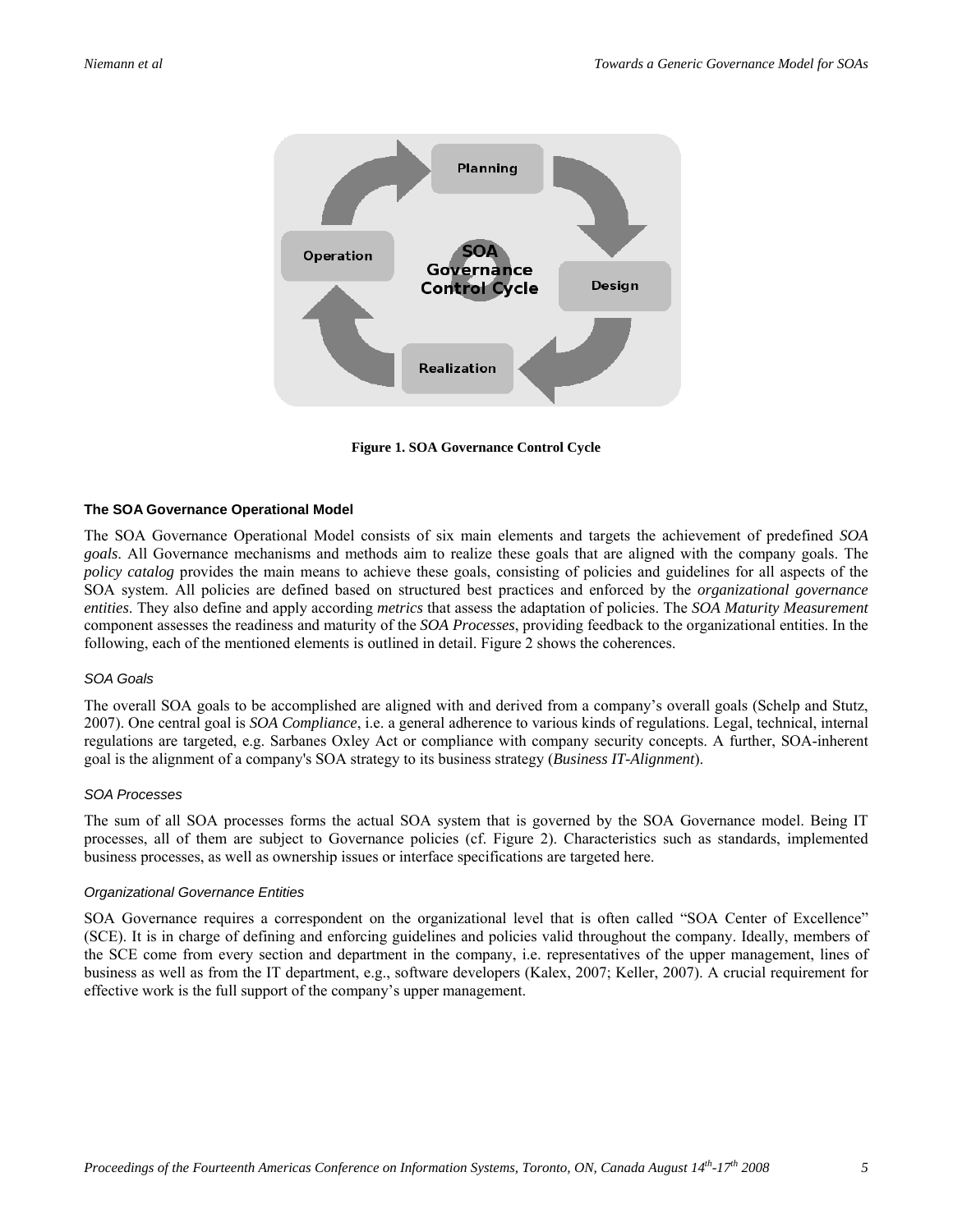

**Figure 2. SOA Governance Operational Model** 

The SCE is in most cases a new organizational institution. Depending on the organizational composition of a company, numerous instances can exist, connected either hierarchically or in a coordinating manner (Keller, 2007; Fabini, 2007). The main task of these institutions is the definition, adjustment, and abolishment of governance policies, as well as their enforcement. For defining and designing new policies, a *best practices catalog* is consulted in order to benefit from previous experience.

Policies are created at all stages of the control cycle and all SOA maturity levels. Successfully deployed and applied policies are stored in the best practices catalog.

The SCE receives feedback concerning the realization and development of the enterprise SOA via the *SOA Maturity Measurement* component and the results from the metrics application. Thus the feedback cycle which emerges between the SCE, metrics system, SOA Maturity Measurement component and SOA processes assures the adherence of the policies and enables monitoring of policy effectiveness (cf. phase 4 of the SOA Governance Control Cycle, *operation*).

## *Metrics*

The creation of a metrics system is a central issue. It is common to align metrics with specific goals and to assess the achievement of these goals. Goals are usually arranged in several nesting levels. Low level goals are defined by the governance policies, such as the implementation of interfaces or the adherence to a standard. These are part of higher level goals like "conformity of service design" or "general standards conformance" respectively. Metrics refer to the activities or processes that are regulated by the SCE in order to contribute to the achievement of a SOA goal. They are dynamic, i.e. subject to change, when policies change. The result measured provides feedback to the SCE regarding the degree of adherence to the given policy.

There are a number of metric types: business, process, performance, service level agreement (SLA), and SOA conformance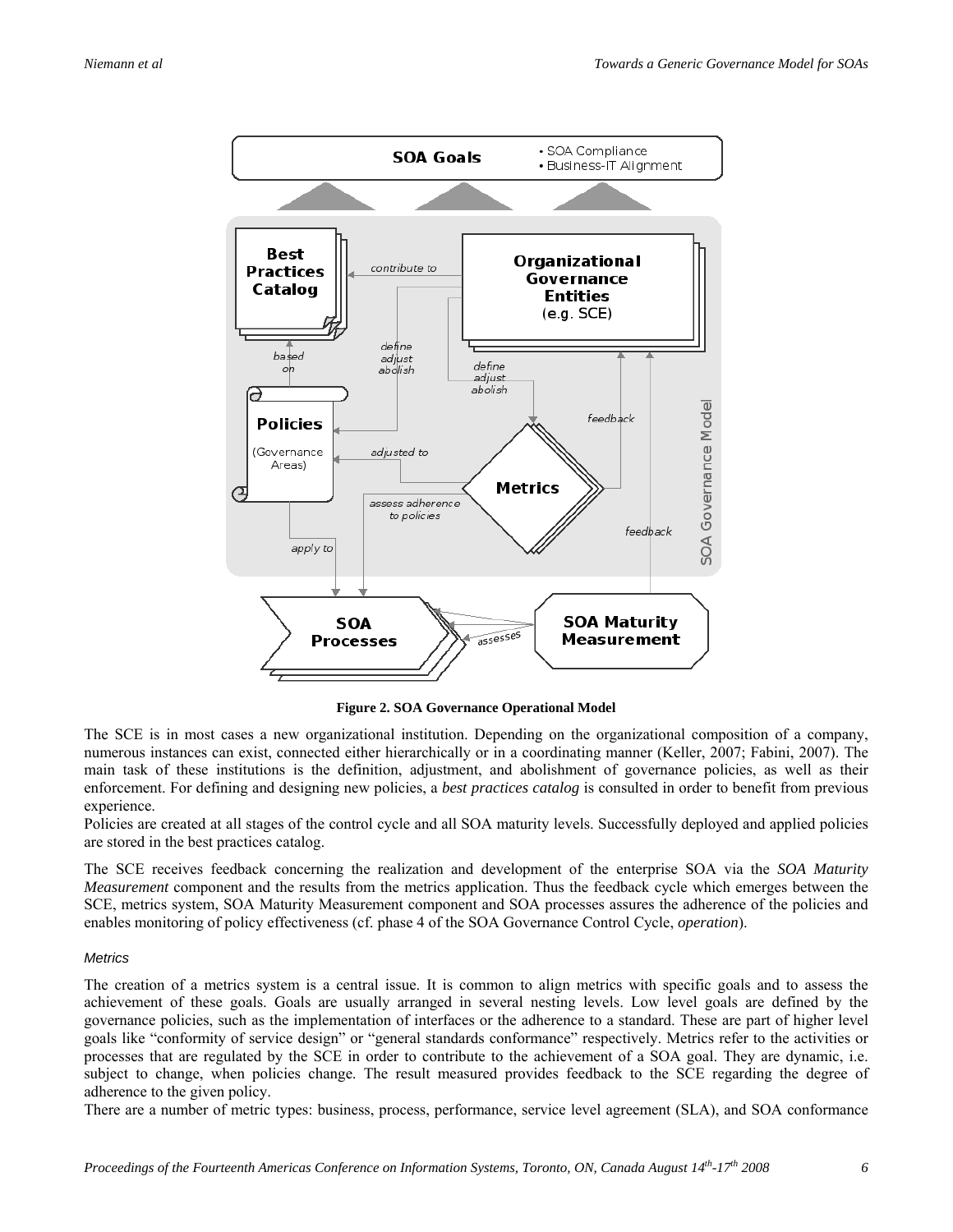metrics (Marks and Bell, 2006). Each of these corresponds to a specific type of policies. CObIT provides a set of common metrics (ITGI, 2007).

### *Best Practices Catalog*

All policies defined for SOA Governance are based on best practices, i.e. prior experience with an SOA system or that provided by commonly available recommendations. The best practices catalog contributes massively to the model's ability to constantly improve an SOA. The experience is stored in form of policies and ratings, and is always consulted when new policies are implemented or changed. In the case of abolishment, the respective recordings are added as negative best practices.

The best practices catalog represents a fundamental component of the governance model. It provides valuable information concerning regulation mechanisms, is able to store external experiences and records the success as well as failures in an SOA system.



**Figure 3. SOA Policies Cube** 

## *Policies*

As stated above, the successful operation of an SOA is a complex challenge. One of the core elements of our governance model is a catalog of structured governance policies. The enforcement of these policies supports the achievement of SOA goals. It comprises all policies valid for an SOA system, for all control stages and maturity levels. The catalog is divided into several governance areas. It is the task of the SCE to define, adjust, and abolish policies.

In our model, we have identified 12 major governance areas that need to be regulated by SOA policies. The policy categories of previous SOA Governance models all class into this structure. The six main aspects are outlined in the lower part: architecture, technology, organization, portfolios, information and project execution. We have distinguished six cross sectional areas: security, cross-company cooperation, design-time, operation, finance and others. Furthermore, there are two major areas on the Z-axis: the *standards compliance* and *company-internal* layers (cf. Figure 3). In the following paragraphs, each area is described briefly.

Based on the work by Afshar (2007) and Marks and Bell (2006), we have defined six primary areas. *Architecture* includes reference architectures, architectural assessment mechanisms, application guidelines as well as architectural blueprints. The area *Technology Infrastructure* comprises aspects concerning the strategic SOA platform and governance platform, the migration of legacy systems as well as design and implementation of infrastructure services. *Organization* covers all aspects dealing with human resources and organizational structures. Incentives for employees, the definition of roles and responsibilities, and the installing of SOA trainings are also part of these considerations, in addition to the definition of service and process owners. The governance area *Portfolios* deals with SOA project portfolios, service portfolios and legacy portfolios for the strategic planning of an SOA and support for project management. *Information/Data* determines the rules for data ownership, data service architecture, data formats and standards, formalization of the description of data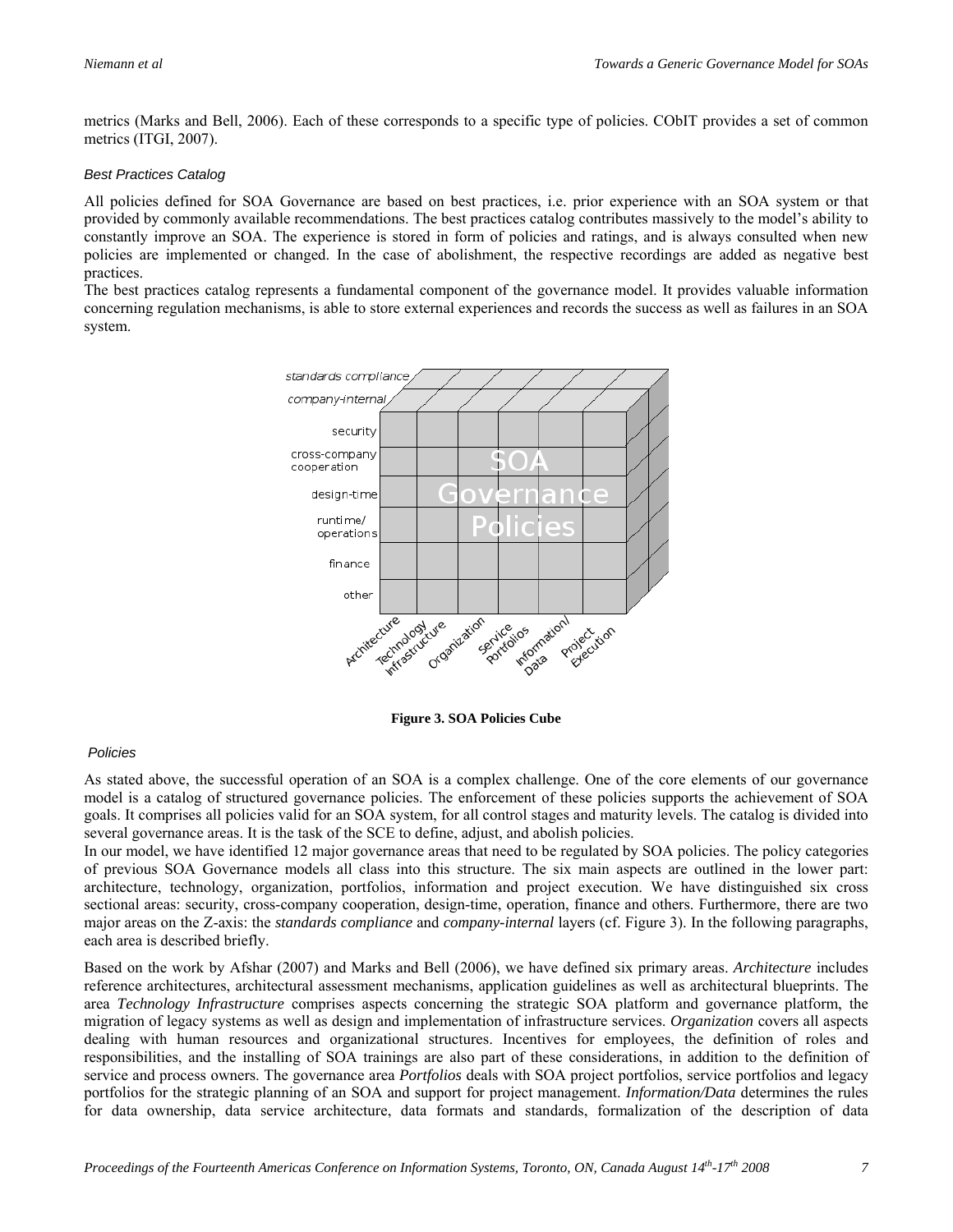requirements in SLAs as well as data quality. All project related issues are covered in the area *project execution*: project selection, competence alignment, as well as the formalization of the lifecycle control of business processes and policies.

The secondary, cross-sectional areas comprise the following. All primary areas specify *security*-related policies. These comprise data and communication security, systems security, as well as secure authentication and authorization mechanisms. The *cross-company cooperation* area comprises legal, technical and organizational issues for SOA-based cooperation between companies, e.g., operating an application which consists of services from several enterprises. In particular, it considers service ownership and operational issues. Many policies target the *design-time* of the system. This comprises all the regulations which concern the design of SOA software artefacts. The area *runtime* comprises all the operational aspects, such as capacity planning, operational models for cross-department deployment and enforcement of SLAs, for example. *Finance* covers the financial issues, such as the funding of business and technical services, hardware and software infrastructure, as well as accounting models: usage feeds, end-to-end funding, funding models, etc. All remaining aspects are summarized in *others*.

Each of these resulting 36 areas can be divided into two parts. The *company-internal* aspects comprise all the general policies concerning a company's SOA system. The *standards compliance* covers all aspects of adherence to accepted standards. This targets the software design and operation, but also project execution (e.g., ISO/DIN norms) or SOA organization.

## *SOA Maturity Measurement*

An often mentioned element of SOA Governance is SOA Maturity Measurement. A number of SOA Maturity Models (SMM) were proposed (Sprott, 2005; Pieterse, 2006; Sonic, 2006; Johannsen, 2007; Mittal, 2007; Shah, 2007), some governance approaches also integrate them (cf. Table 1). Most of them are based on the Capability Maturity Model Integration (CMMI) by the SEI (2007). An SMM assesses an EA system in terms of its SOA conformance. It defines several maturity levels, where each level defines goals and metrics which determine and verify the current maturity level of an SOA implementation.

In our model, SOA maturity measurement is one of the six core components. Its main task is to provide feedback to the SCM, which it derives from the overall assessment of an SOA. This component represents the general approach for SOA maturity. This comprises in particular service inventory, the adaptation and the operation of an SOA in a company (Ashar, 2006; Repp, Schulte, Eckert, Berbner and Steinmetz, 2007).

## **CONCLUSION AND FUTURE WORK**

In this paper we have presented an approach for a generalized SOA Governance model. We have identified six main components which form a mechanism for the optimal support of governance activities for an SOA system in a company.

The central issue of a governance approach for SOA is a superior control cycle. Some approaches consider this, however, they neglect other important elements of SOA Governance, and the effect of their interaction. Our model combines these proposals. It integrates an SOA Control Cycle (SCC), as well as the common concept of SOA Maturity Models. In previous studies of SOA Governance, these concepts were seldom combined. All existing approaches define best practices, metrics and policies, although often not explicitly. Most of the existing concepts, interaction schemes, and approaches to SOA Governance frameworks fit into our generalized SOA Governance model.

One of the new key opportunities an SOA provides is the ability to cooperate with other companies more easily on a technical level. The policy framework of our governance model is among the first ones to propose a governance area which addresses this issue.

With this SOA Governance model, we provide a fundamental generic approach to SOA Governance. We achieved a general perspective on this topic that efficiently supports future considerations and design of similar approaches. Our future work will focus on refining and extending this model. We aim to compare and evaluate it against comparable approaches.

# **ACKNOWLEDGEMENTS**

This work is supported in part by the E-Finance Lab e.V., Frankfurt am Main, Germany (http://www.efinancelab.com).

## **REFERENCES**

1. Afshar, Mohamad: "SOA Governance: Framework and Best Practices.", Last visited: July 20, 2007 http://www.oracle.com/technologies/soa/docs/oracle-soa-governance-best-practices.pdf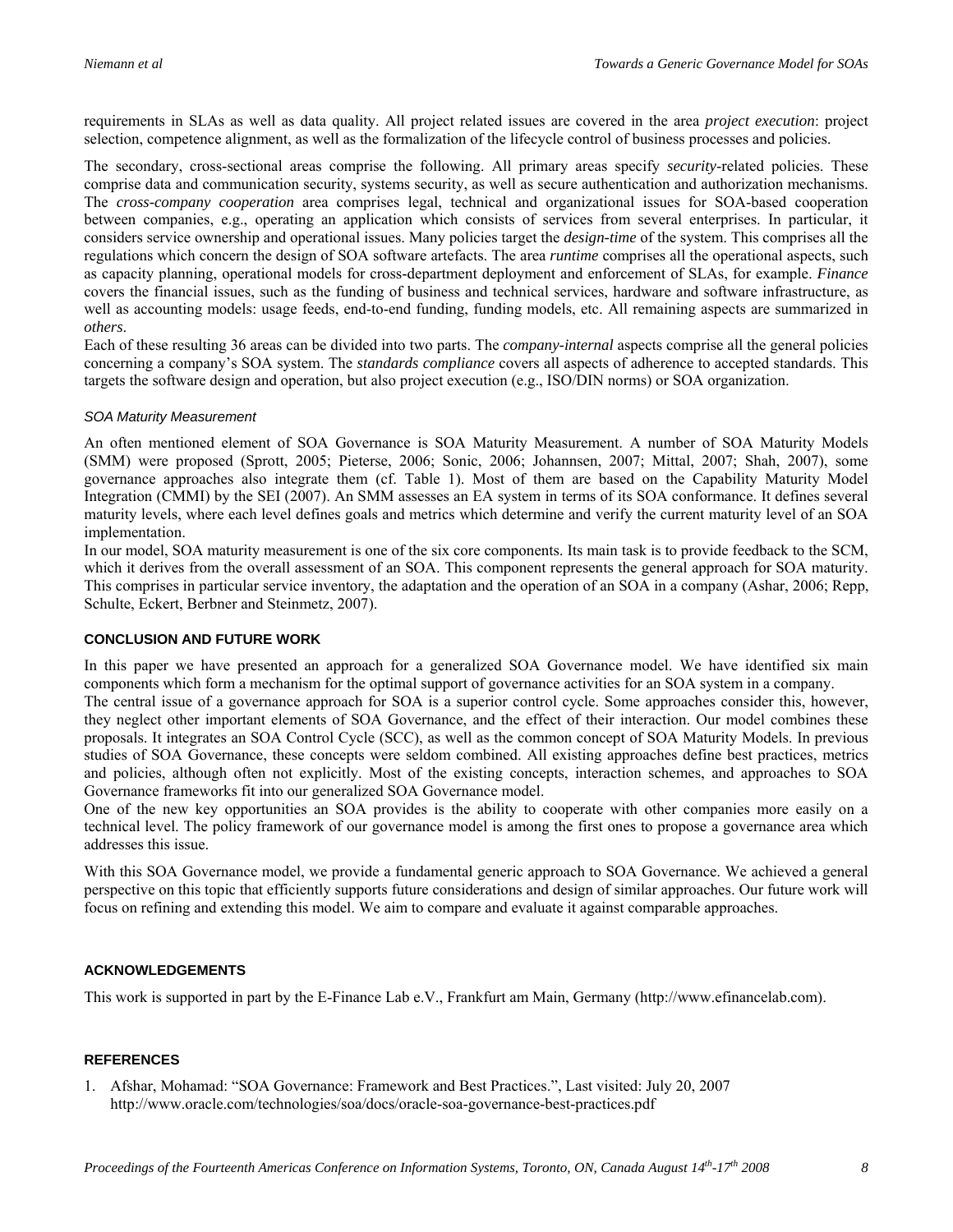- 2. Becker, J., Kugeler, M., and Rosemann, M.: "Process Management. A Guide for the Design of Business Processes." Berlin. Germany: Springer, 2004.
- 3. Bieberstein, Norbert; Bose, Sanjay; Fiammante, Marc; Jones, Keith; Shah, Rawn: "Service-Oriented Architecture (SOA) Compass - Business Value, Planning, and Enterprise Roadmap". IBM developerWorks, 2006
- 4. Bieberstein, N.; Bose, S.; Walker, L.; Lynch, A.: "Impact of Service-oriented Architecture on Enterprise Systems, Organizational Structures, and Individuals." In: IBM Systems Journal 44 (2005), Nr. 4, pp. 691-708. http://www.research.ibm.com/journal/sj/444/bieberstein.html
- 5. BEA Systems, Inc.: "Service Lifecycle Governance.". Last visited: July 20, 2007. http://www.itworldcanada.com/Admin/Pages/Assets/DisplayAsset.aspx? id=e0a24263-a10a-4887-8d45-582261587176
- 6. Bloomberg, Jason; Schmelzer, Ronald: "Service Orient or Be Doomed!" John Wiley & Sons, Inc., New Jersey, 2006.
- 7. Brauer, Ben; Kline, Sean: "SOA Governance: A Key Ingredient of the Adaptive Enterprise". Last visited: July 20, 2007 http://www.managementsoftware.hp.com/products/soa/swp/soa\_swp\_governance.pdf.
- 8. Brown, William; Moore, Garry; Tegan, William: "SOA governance IBM's approach.", ftp://ftp.software.ibm.com/software/soa/pdf/SOA\_Gov\_Process\_Overview.pdf, Last visited: July 20, 2007
- 9. Fabini, Martin: "Governance für komplexe SOA-Unternehmungen" In: Starke, Gernot (Ed.); Tilkov, Stefan (Ed.): SOA-Expertenwissen. dpunkt.verlag Heidelberg, 2007, pp. 309–323
- 10. Hammer, M., and Champy, J.: "Reengineering the Corporation: A Manifesto for Business Revolution", New York, USA: HarperBusiness, 2003.
- 11. Holley, Kerrie; Palistrant, Jim; Graham, Steve: "Effective SOA Governance." ftp://ftp.software.ibm.com/software/uk/flexible/wp/effective\_soa\_governance.pdf, Last visited: July 20, 2007.
- 12. ISO, International Organization for Standardization (ISO): ISO 17799. http://www.17799central.com/
- 13. ITGI, IT Governance Institute: CObIT 4.1 Excerpt, Executive Summary. 2007.
- 14. Johannsen, Wolfgang; Goeken, Matthias: "Referenzmodelle für IT-Governance Strategische Effektivität und Effizienz mit COBIT, ITIL & Co." dpunkt.verlag Heidelberg, 2007
- 15. Kalex, Ulrich: "Von der Geschäftsarchitektur zur SOA-Governance" In: Starke, Gernot (Ed.); Tilkov, Stefan (Ed.): SOA-Expertenwissen. dpunkt.verlag Heidelberg, 2007, pp. 325–340
- 16. Keller, Wolfgang: "SOA-Governance: SOA langfristig durchsetzen und managen." In: Starke, Gernot (Ed.); Tilkov, Stefan (Ed.): SOA-Expertenwissen. dpunkt.verlag Heidelberg, 2007, pp. 325–340
- 17. Manes, Anne T.: "The Elephant Has Left The Building." In: IntelligentEnterprise (2005). http://www.intelligententerprise.com/showArticle.jhtml?articleID=164301126&pgno=1
- 18. Marks, Eric; Bell, Michael: "Service-Oriented Architecture: A Planning and Implementation Guide for Business and Technology", John Wiley & Sons, Inc., New Jersey, 2006.
- 19. Mittal, Kunal: "Service Oriented Architecture Maturity Model." http://www.kunalmittal.com/html/soamm.shtml
- 20. OGC, Office of Governance Commerce (OGC): "IT Infrastructure Library." http://www.itil.org
- 21. Pieterse, Jurgens: "10 governance tasks during SOA implementation."
- http://blogs.ittoolbox.com/eai/practices/archives/10-governance-tasks-during-soa-implementation-11940
- 22. Papazoglou, M. P.: "Service-Oriented Computing: Concepts, Characteristics and Directions", 4th International Conference on Web Information Systems Engineering (WISE 2003), Rome, Italy, 2003, pp. 3-12.
- 23. Repp, Nicolas; Schulte, Stefan; Eckert, Julian; Berbner, Rainer; Steinmetz, Ralf: "Service-Inventur: Aufnahme und Bewertung eines Services-Bestands". In: Workshop "MDD, SOA und IT-Management 2007", 2007
- 24. SAP AG: "Governance for Modeling and Implementing Enterprise Services at SAP Enterprise SOA Solution Management". SAP Presentation, April 2007; Last checked: December 20th, 2007
- https://www.sdn.sap.com/irj/sdn/go/portal/prtroot/docs/library/uuid/f0763dbc-abd3-2910-4686-ab7adfc8ed92 25. Schelp, Joachim; Stutz, Matthias: "SOA-Governance". In: Fröschle, Hans-Peter (Ed.) ; Reinheimer, Stefan (Ed.):
- Serviceorientierte Architekturen (SOA). dpunkt verlag, 2007 (HMD Praxis der Wirtschaftsinformatik 253), pp. 1–10
- 26. SEI, Software Engineering Institute: "The Capability Maturity Model Integration (CMMI)." 2007. http://www.sei.cmu.edu/publications/documents/ 07.reports/07tr017.html
- 27. Shah, Alkesh: "A Value Aligned SOA Maturity Model."
- http://enterpriseinnovator.com/index.php?articleID=12220&sectionID=5, Last visited: Oct 10, 2007 28. Software AG: "SOA Governance - Rule your SOA."
- http://www.softwareag.com/de/Images/WP\_SOA\_Governance\_D\_tcm17-22130.pdf, Last visited: July 11th, 2007. 29. Sonic Software Corporation: "SOA Maturity Model."
- http://www.sonicsoftware.com/solutions/service\_oriented\_architecture/soa\_maturity\_model/index.ssp 30. Sprott, David: "The SOA Maturity Model".
- http://www.cbdiforum.com/report\_summary.php3?page=/secure/interact/2005-12/The\_SOA\_Maturity\_Model.php
- 31. Wagner, Jürgen; Krebs, Friedhelm: "PIC Council Charter". SAP Presentation, April 2004.